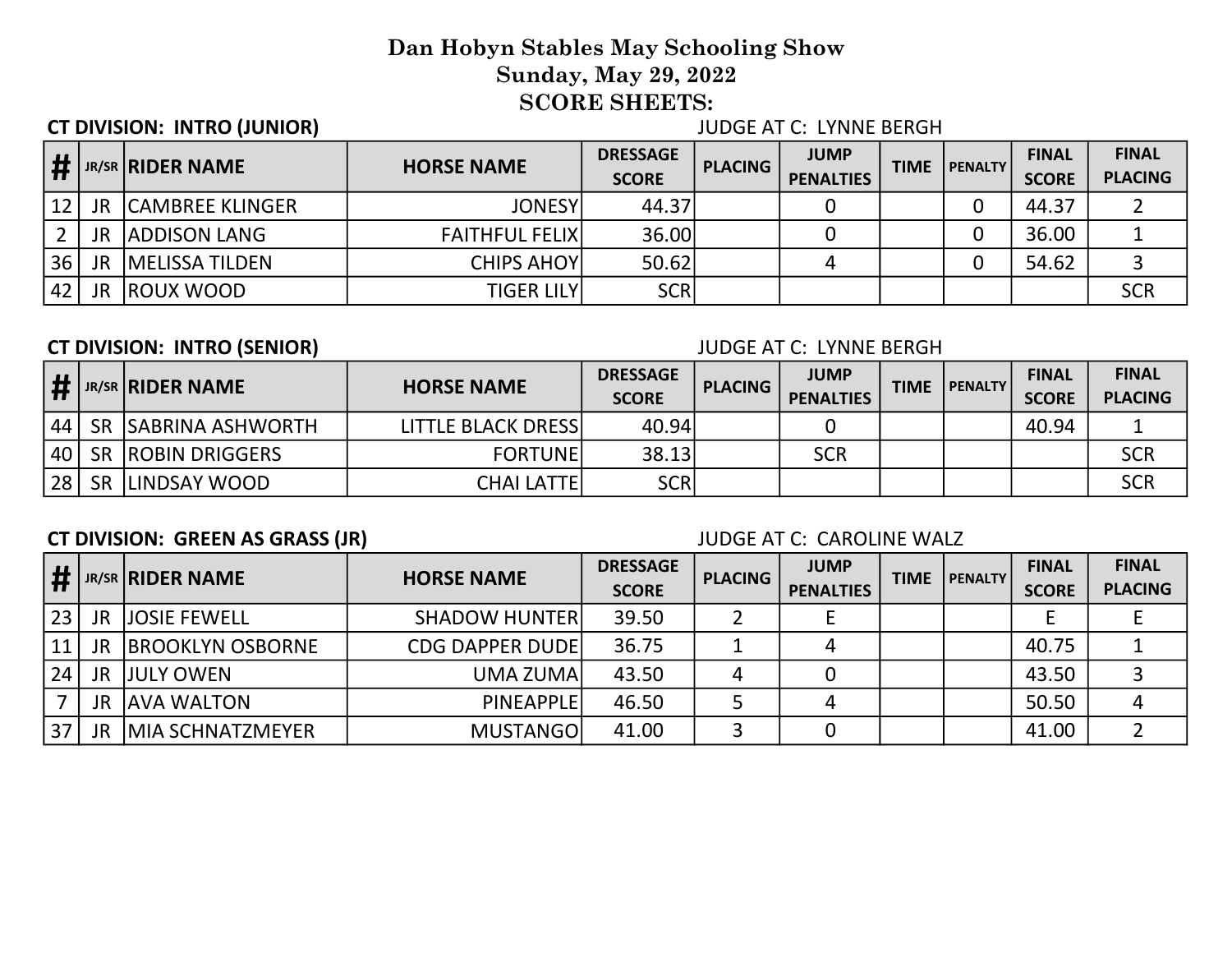CT DIVISION: GREEN AS GRASS (SR) JUDGE AT C: CAROLINE WALZ

| $\vert \sharp$ |           | <b>JR/SR RIDER NAME</b>    | <b>HORSE NAME</b>    | <b>DRESSAGE</b><br><b>SCORE</b> | <b>PLACING</b> | <b>JUMP</b><br><b>PENALTIES</b> | <b>TIME</b> | l PENALTY | <b>FINAL</b><br><b>SCORE</b> | <b>FINAL</b><br><b>PLACING</b> |
|----------------|-----------|----------------------------|----------------------|---------------------------------|----------------|---------------------------------|-------------|-----------|------------------------------|--------------------------------|
| 43             |           | SR SABRINA ASHWORTH        | <b>GIN AND TONIC</b> | 37.25                           |                |                                 |             |           | 37.25                        |                                |
|                | <b>SR</b> | <b>ASHLEY COFFEY</b>       | <b>ZODIAC</b>        | 44.75                           | 4              |                                 |             |           | 44.75                        |                                |
| 39             | <b>SR</b> | <b>ROBIN DRIGGERS</b>      | <b>KERMIT</b>        | 42.25                           |                | 4                               |             |           | 46.25                        |                                |
| ' 33 .         | <b>SR</b> | <b>MADELINE HOFMEISTER</b> | NEVADA'S RISING SUN  | 39.75                           |                |                                 |             |           | 39.75                        |                                |

### CT DIVISION: STARTER JUDGE AT C: LYNNE BERGH

| ш  |           | JR/SR RIDER NAME       | <b>HORSE NAME</b>    | <b>DRESSAGE</b><br><b>SCORE</b> | <b>PLACING</b> | <b>JUMP</b><br><b>PENALTIES</b> | <b>TIME</b> | <b>I PENALTY</b> | <b>FINAL</b><br><b>SCORE</b> | <b>FINAL</b><br><b>PLACING</b> |
|----|-----------|------------------------|----------------------|---------------------------------|----------------|---------------------------------|-------------|------------------|------------------------------|--------------------------------|
| 47 | <b>JR</b> | <b>ISERENA BROWN</b>   | <b>JOHNNY</b>        | $39.67+$                        |                |                                 | 1:34        |                  | 39.67                        |                                |
|    | <b>JR</b> | <b>ADDI DAVIS</b>      | <b>TWISTER</b>       | $39.67 -$                       |                |                                 | 2:15        | 12               | 55.67                        |                                |
| 34 | <b>SR</b> | <b>IMEG BUTCHER</b>    | <b>STORMY</b>        | 35.33                           |                |                                 | 2:05        |                  | 43.33                        |                                |
| 19 | <b>SR</b> | <b>HOLLY MCPHERSON</b> | <b>NORMANDY BI</b>   | 34.33                           |                |                                 | 2:03        |                  | 41.53                        |                                |
| 14 | <b>SR</b> | <b>ICHERYL WORKMAN</b> | <b>SAPHYRE RAYNE</b> | 41.00                           |                |                                 | 1:29        |                  | 41.00                        |                                |

## **CT DIVISION: BEGINNER NOVICE CONSUMING A SECOND CONSUMING A SECOND CONSUMING A SECOND CONSUMING A SECOND CONSUMING A SECOND AND A SECOND A SECOND A SECOND A SECOND A SECOND A SECOND A SECOND A SECOND A SECOND A SECOND A**

|    | JR/SR <b>RIDER NAME</b>  | <b>HORSE NAME</b>       | <b>DRESSAGE</b><br><b>SCORE</b> | <b>PLACING</b> | <b>JUMP</b><br><b>PENALTIES</b> | <b>TIME</b> | <b>I PENALTY</b> | <b>FINAL</b><br><b>SCORE</b> | <b>FINAL</b><br><b>PLACING</b> |
|----|--------------------------|-------------------------|---------------------------------|----------------|---------------------------------|-------------|------------------|------------------------------|--------------------------------|
| 18 | <b>SR HEATHER ABBOTT</b> | <b>CODETTE MI</b>       | 35.06                           |                |                                 | 1:56        | 6.4              | 45.46                        |                                |
|    | <b>SR ASSHLEY DIXON</b>  | <b>NADS COUNTRY KID</b> | 39.71                           |                | RF                              |             |                  |                              |                                |

## **CT DIVISION: NOVICE CT DIVISION: NOVICE**

| <b>II</b> |    | <b>JR/SR RIDER NAME</b> | <b>HORSE NAME</b>    | <b>DRESSAGE</b><br><b>SCORE</b> | <b>PLACING</b> | <b>JUMP</b><br><b>PENALTIES</b> | <b>TIME</b> | l PENALTY | <b>FINAL</b><br><b>SCORE</b> | <b>FINAL</b><br><b>PLACING</b> |
|-----------|----|-------------------------|----------------------|---------------------------------|----------------|---------------------------------|-------------|-----------|------------------------------|--------------------------------|
|           | SR | <b>JBEA TRAVIS</b>      | <b>KERRY BLUE BI</b> | 33.89                           |                |                                 | 1.27<br>∸.J | ے ۔       | 36.69                        |                                |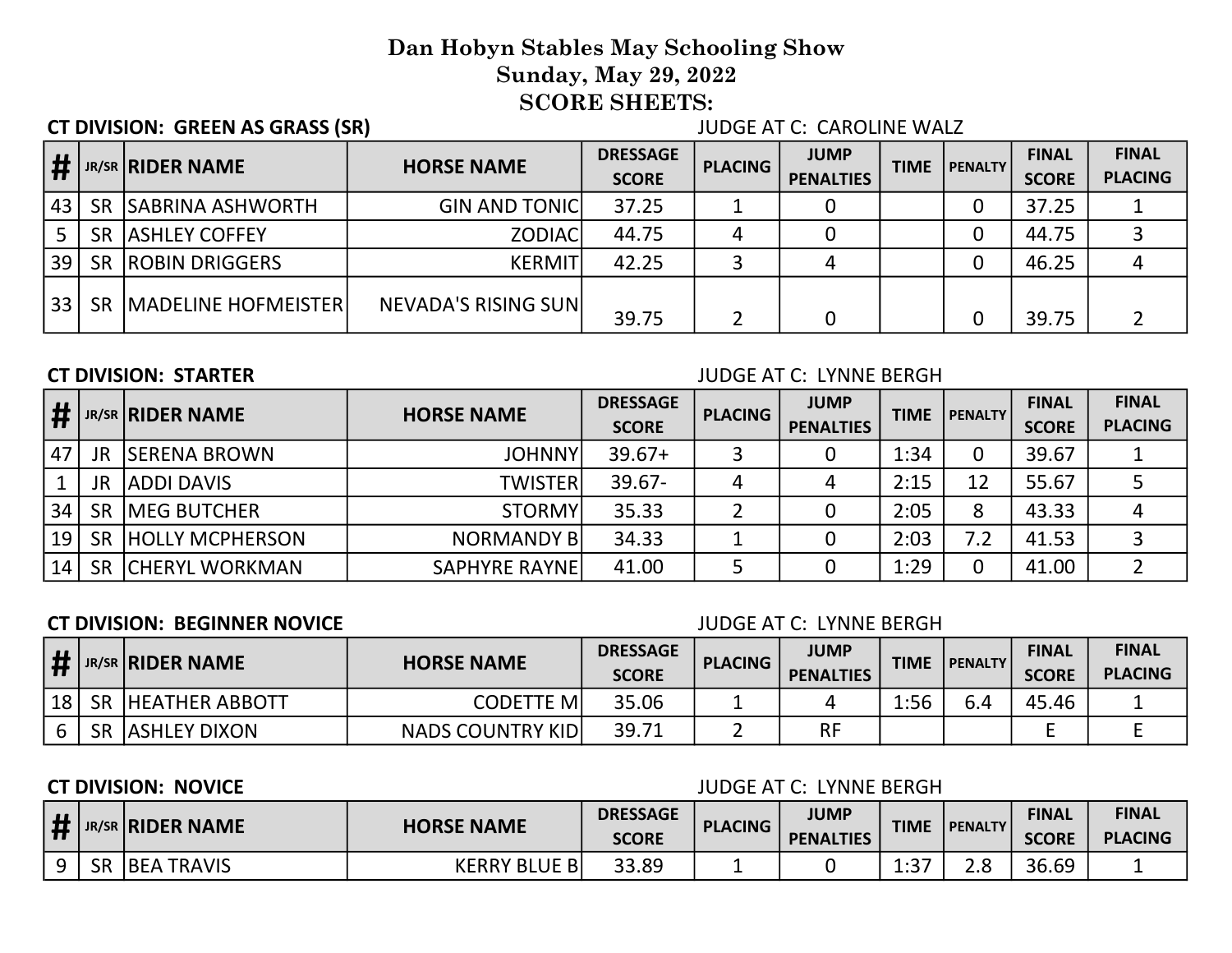### CT DIVISION: TRAINING JUDGE AT C: LYNNE BERGH

|           | <b>JR/SR RIDER NAME</b> | <b>HORSE NAME</b>                          | <b>DRESSAGE</b><br><b>SCORE</b> | <b>PLACING</b> | <b>JUMP</b><br><b>PENALTIES</b> | TIME | <b>PENALTY</b> | <b>FINAL</b><br><b>SCORE</b> | <b>FINAL</b><br><b>PLACING</b> |
|-----------|-------------------------|--------------------------------------------|---------------------------------|----------------|---------------------------------|------|----------------|------------------------------|--------------------------------|
| <b>SR</b> | <b>JAMYMARIE TRAVIS</b> | E FREDERICK <sup>I</sup><br><b>IUSTICE</b> | 37.50                           |                |                                 | 2:00 | 14             | 59.50                        |                                |

### EVENTING DERBY: GREEN AS GRASS (JR) JUDGE AT C: LYNNE BERGH

| $\frac{1}{2}$ |           | <b>JR/SR RIDER NAME</b>  | <b>HORSE NAME</b>       | <b>DRESSAGE</b><br><b>SCORE</b> | <b>PLACING</b> | <b>JUMP</b><br><b>PENALTIES</b> | <b>TIME</b> | <b>PENALTY</b> | <b>FINAL</b><br><b>SCORE</b> | <b>FINAL</b><br><b>PLACING</b> |
|---------------|-----------|--------------------------|-------------------------|---------------------------------|----------------|---------------------------------|-------------|----------------|------------------------------|--------------------------------|
| 11            | <b>JR</b> | <b>IBROOKLYN OSBORNE</b> | <b>CDG DAPPER DUDEI</b> | 46.56                           |                |                                 |             |                | 46.56                        |                                |
| 12            | <b>JR</b> | <b>CAMBREE KLINGER</b>   | <b>JONESY</b>           | 46.57                           |                |                                 |             |                |                              |                                |
|               | <b>JR</b> | <b>ADDISON LANG</b>      | <b>FAITHFUL FELIXI</b>  | 56.00                           |                |                                 |             |                |                              |                                |
| 26            | <b>JR</b> | <b>KIERRA BONNEY</b>     | MGS CALYPSO             | 45.00                           |                |                                 |             |                | 45.00                        |                                |
| 24            | JR        | <b>JJULY OWEN</b>        | UMA ZUMAI               | 40.31                           |                |                                 |             |                | 40.31                        |                                |

## EVENTING DERBY: GREEN AS GRASS (SR) JUDGE AT C: LYNNE BERGH

| #  |           | <b>JR/SR RIDER NAME</b>    | <b>HORSE NAME</b>    | <b>DRESSAGE</b><br><b>SCORE</b> | <b>PLACING</b> | <b>JUMP</b><br><b>PENALTIES</b> | <b>TIME</b> | <b>PENALTY</b> | <b>FINAL</b><br><b>SCORE</b> | <b>FINAL</b><br><b>PLACING</b> |
|----|-----------|----------------------------|----------------------|---------------------------------|----------------|---------------------------------|-------------|----------------|------------------------------|--------------------------------|
| 33 | <b>SR</b> | <b>MADELINE HOFMEISTER</b> | NEVADA'S RISING SUN  | 35.94                           | 4              | 0                               |             |                | 35.94                        |                                |
| 34 | <b>SR</b> | <b>IMEG BUTCHER</b>        | <b>STORMY</b>        | 30.62                           |                |                                 |             |                |                              |                                |
| 46 | <b>SR</b> | <b>SARA HARDEN</b>         | <b>AXEL</b>          | 43.75                           |                | 12                              |             |                | 55.75                        |                                |
| 15 | <b>SR</b> | <b>IDANIELLE RIDDELL</b>   | <b>EAGLES DAWN</b>   | 46.75                           | 6              |                                 |             |                |                              |                                |
| 10 | <b>SR</b> | <b>BRITTANY WILSON</b>     | <b>HOOSIER MOOSE</b> | $33.12 -$                       |                |                                 |             |                | 37.12                        |                                |
| 19 | <b>SR</b> | <b>HOLLY MCPHERSON</b>     | <b>NORMANDY B</b>    | $33.12+$                        |                | 0                               |             |                | 33.12                        |                                |